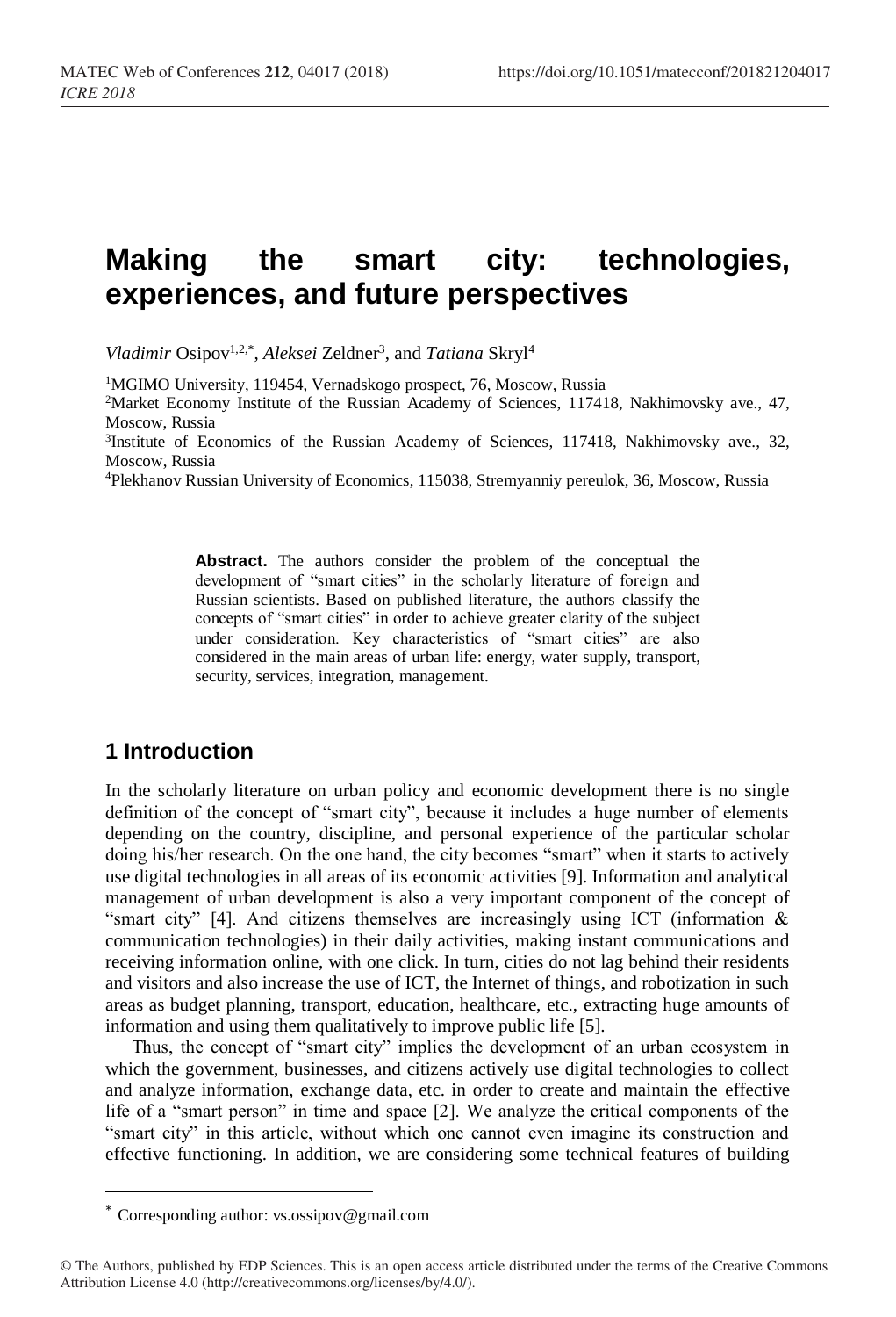"smart cities", as well as review some of the experiences of building "smart cities" in Russia in particular.

#### **2 What makes a city being "smart"?**

This is not a secret that the development of the concept of "smart city" is a response to (a) outdated forms of management of urban and municipal services and (b) new challenges in urban logistics, security, and ecology. In our opinion, a "smart city" is a new territorial, organizational, and economic solution to the growing problems in the life of modern cities.

As Clunya and Balyuk note, the concept of "smart city" is explored by various branches of science (archeology, sociology, economic science, engineering disciplines), each of which emphasizes its meaning and content of the concept [1]. Drozhzhinov believes that the content of the concept of "smart city" is still in the stage of formation and offers a classification of definitions of the concept of an intelligent city (Table 1) [1].

| Characteristics       |                                | Classification of concepts |                                                                              |
|-----------------------|--------------------------------|----------------------------|------------------------------------------------------------------------------|
|                       | The ideological                | Normative                  | Technological /                                                              |
|                       | dimension: what is the         | dimension:                 | instrumental                                                                 |
|                       | vision of a "smart<br>$city$ ? | where / what sphere?       | dimension: who will<br>receive the result of<br>the "smart city"<br>project? |
| Purpose of creating a | Improving the quality          | Forming a sustainable      | Innovative working                                                           |
| "smart city"          | of life of residents of        | environment for life       | life                                                                         |
|                       | the city                       |                            |                                                                              |
| Elements              | Services                       | Infrastrucure              | Human / social capital                                                       |

**Table 1.** Classification of definitions of the concept of "smart city" according to Drozhzhinov [1].

We personally believe that a "smart city" is a town-planning concept for the integration of several information and communication technologies and the Internet of things to manage urban processes, including transportation, provision of state and municipal information services, provision of electricity, heat, natural gas, water, provision of educational and medical services, and so on. Actively using information and communication technologies, city authorities and city residents can have instant access to the necessary information, regularly collect data in various areas of urban life, and actively use it to improve the necessary processes. For example, due to the use of sensors that collect and transmit information in real time, the accumulated data can be easily processed and analyzed in order to get knowledge about inefficient processes.

Thus, it is possible to assert that a "smart city" is managed by data, which allows the city authorities to systematically improve the quality of life of the population. The data, as mentioned above, can cover various areas of public life, including security, transportation, medical services, improvement, etc. Video cameras, sensors, information systems, etc. are the main sources of information, which can then be used to better manage the city's life.

Constant monitoring of the main infrastructure facilities (including roads, bridges, tunnels, railways, metro, airports, communication systems, water supply, energy supply, etc.) is carried out in "smart cities" in order to ensure the optimal allocation of resources and security of these facilities [7]. "Smart cities", as a rule, increase the number of services provided to the population regularly and seek to improve their quality. These measures contribute to the formation of a favorable urban environment, contributing to the well-being of citizens, increasing their economic efficiency, and improving their health. In turn, city residents also become one of the main driving forces on the road to transforming their cities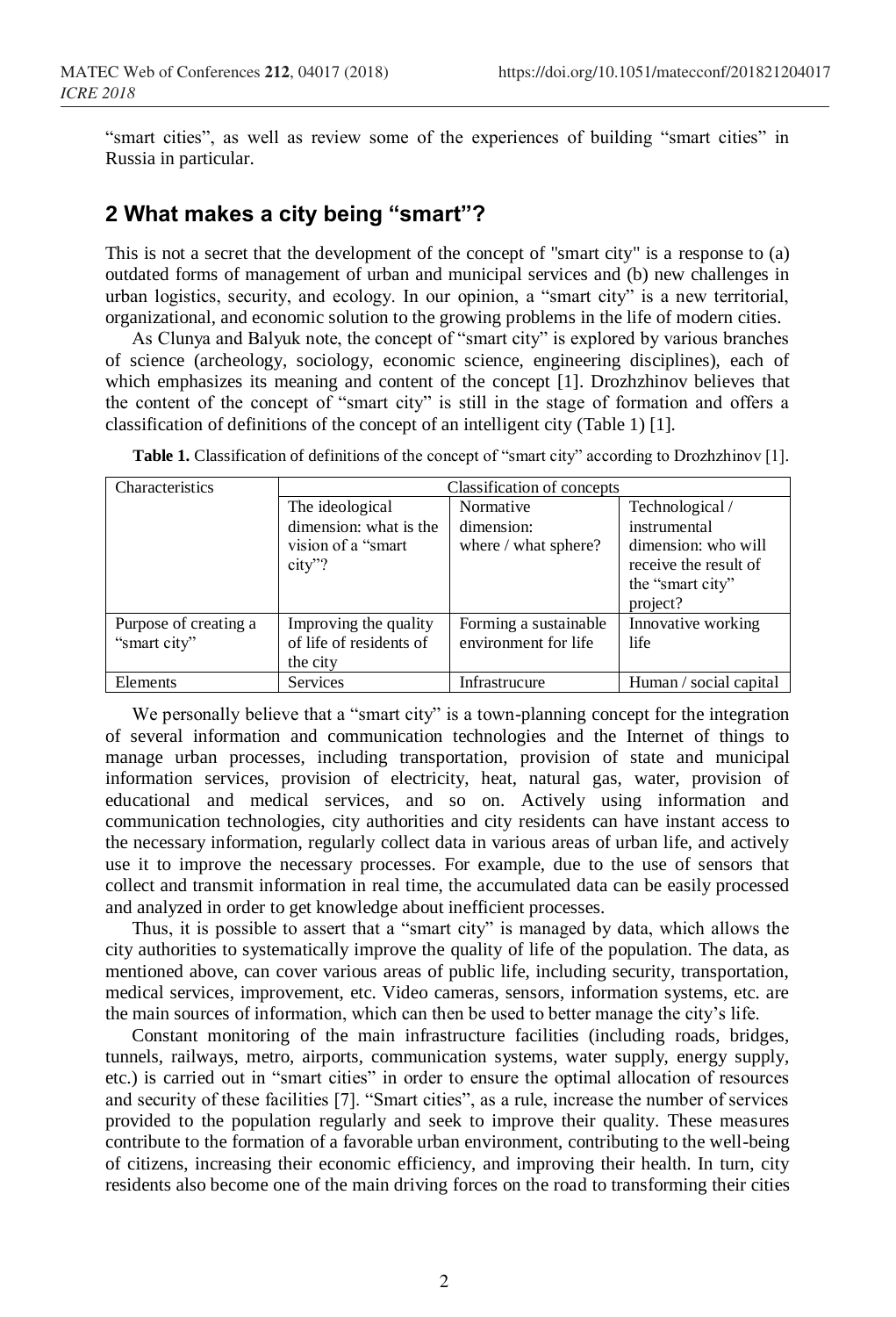into "smart" through increasing their participation in the city's life and using information and communication systems [1].

Danakin identifies the three main parts of any "smart city": (a) a smart environment, (b) smart behavior, and (c) smart management [8]. Between these elements, according to Danakin, there is a relationship. First, "smart environment" causes "smart behavior". Second, "smart behavior" forms the concept of "smart environment". Third, smart behavior directly or indirectly determines "smart management". Fourth, smart management contributes to the formation of both "smart environment" and "smart behavior" [8].



**Fig. 1.** Interdependence between elements of a "smart city" [8].

Based on the analysis of relevant scientific literature [2, 3, 4, 5, 6], it is possible to distinguish the following components of the smart city: energy, water supply, transport, security, services, integration, management, residents (Table 1).

| N <sub>o</sub> | Elements        | <b>Definitions</b>                                                                                                                                                                                                                                                |
|----------------|-----------------|-------------------------------------------------------------------------------------------------------------------------------------------------------------------------------------------------------------------------------------------------------------------|
| 1              | Energy          | Automated smart grid and flexible distribution system;<br>intellectual accounting system and demand management;<br>integration of renewable energy; energy efficient buildings<br>and structures.                                                                 |
| $\overline{c}$ | Water supply    | Automated water intake, water distribution, wastewater and<br>leak detection; regulation of rainwater flow and flood water<br>in the city; intellectual accounting system and demand<br>management; software and hardware complex for water<br>supply management. |
| 3              | Transport       | Control of traffic flows and quality of road surface; collection<br>of payment for the use of roads; infrastructure of charging<br>stations for electric vehicles; software and hardware for<br>traffic management and public transport.                          |
| 4              | Security        | Systems of video surveillance, video recording and physical<br>security of infrastructure facilities; emergency call support<br>systems; warning system; software and hardware for<br>managing security systems.                                                  |
| $\overline{5}$ | <b>Services</b> | E-government, education, health, and tourism.                                                                                                                                                                                                                     |
| 6              | Integration     | A single information space of a smart city, aggregating<br>information from objects of urban infrastructure,<br>management systems and residents.                                                                                                                 |
| 7              | Control         | Systems of decision support, analysis and forecasting,<br>incident management, provision of state and municipal                                                                                                                                                   |

|  | Table 2. Components of the "smart city". |  |  |
|--|------------------------------------------|--|--|
|  |                                          |  |  |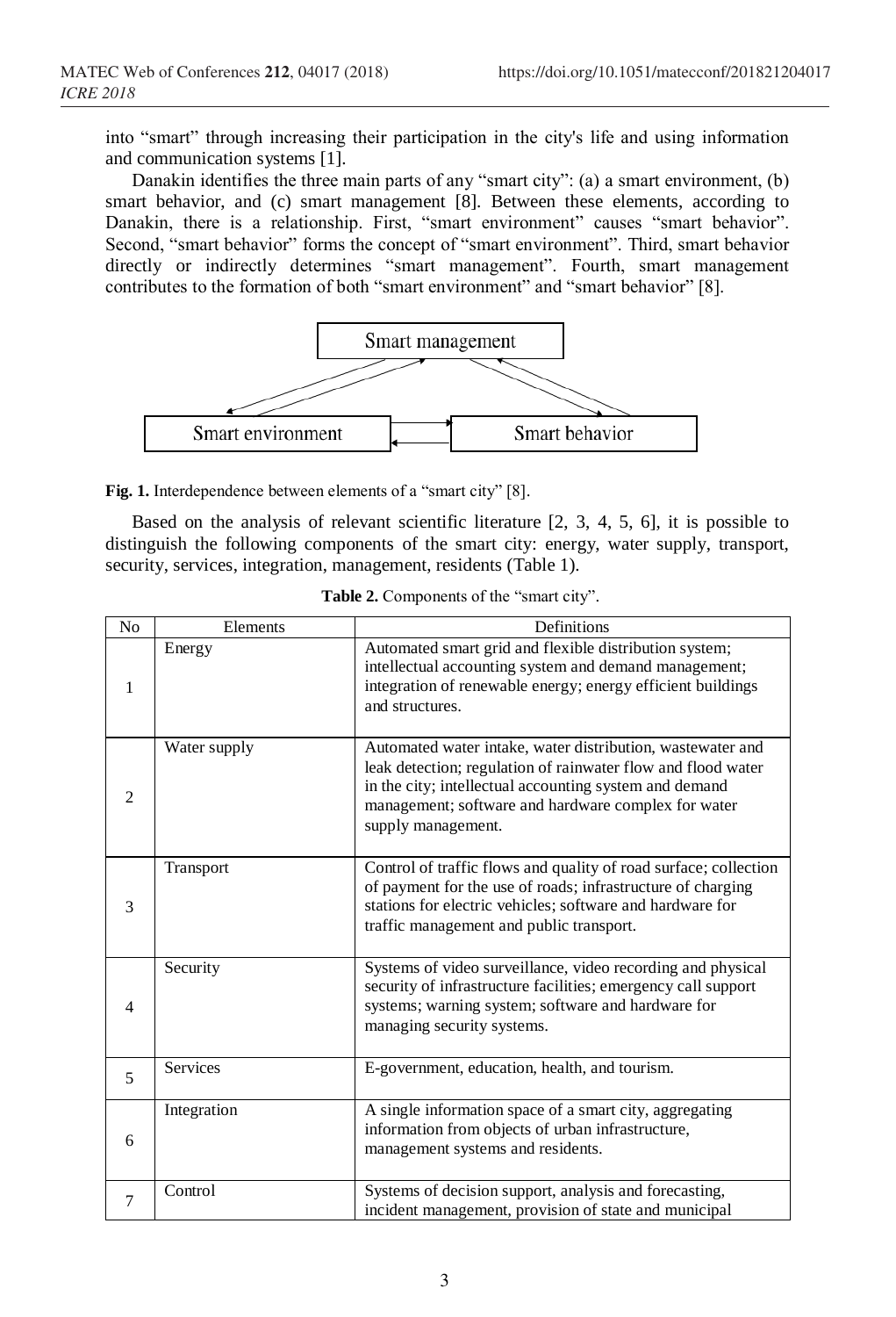|                       | services in electronic form, publication of public data.                                           |
|-----------------------|----------------------------------------------------------------------------------------------------|
| Residents of the city | Users of infrastructure and information services; information<br>providers in the "feedback" mode. |

Based on the study [1], we can identify the basic characteristics and properties that "smart cities" have. First, they combine production activities and infrastructure in a limited area, which is also characteristic of the territorial production complex. Second, "smart cities" strive to achieve the balance, proportionality, and interconnectedness of elements, components, and parts. Third, the presence of a set of territorially localized firms that provide and implement innovative activities aimed at the development and production of innovative products is characteristic of the innovation and industrial cluster, as well as of "smart cities". Fourth, the technological leadership of territorially localized firms and the production of high-tech products is another important element of the "smart city". Fifth, "smart cities" have a special regime for the registration and conduct of economic activities of economic entities.

### **3 Russian "smart cities"**

It is worth noting that the transformation of industrial cities into "smart" ones is a worldwide trend that is reflected in the Russian realities. This is a real prospect for Russian cities, especially given the population of the country and the territorial dispersion of many cities. It should be remembered that the development of "smart cities" in Russia should be associated with a radical reform of state and municipal governance.

The National Research Institute of Technology and Communications published a report on the results of the research titled "Indicators of smart cities of NRITC 2017" [7]. Researchers examined 15 cities with the population over one million and the tourist center of Sochi in order to give a clear idea of the directions in which megacities should develop in the development of a "smart city" strategy.

The cities were rated by various indicators, such as the availability of WiFi, the availability of ATMs, Internet booking options, the availability of intelligent surveillance and traffic control systems, etc. As noted on the Institute's website, the top three rankings for 26 indicators included Moscow (the first place), St. Petersburg (second place), and Kazan (third place). By the way, Kazan and the fourth-placed Yekaterinburg are recognized as the most effectively developing cities in terms of budget possibilities. The fifth position has Krasnoyarsk, the sixth place is of in Novosibirsk [7].

However, there are many barriers to the development of "smart cities" in Russia, including: (a) the inability to financially support the introduction of the "smart city" model; (b) the problem of building "smart cities" can be perceived as unimportant and unworthy of attention by city authorities; (c) authorities and businesses may not have a long-term interest in developing innovations and building a "smart city".

## **4 Conclusion**

The development of "smart cities" is not a remote perspective but already full-fledged realities of the present. Despite the absence of a single definition of "smart city", a vast experience is accumulated in different parts of the world, including in Russia. Of course, the development of the elements of "smart cities" is very heterogeneous and meets many barriers on its way. However, these processes cannot be stopped or slowed down.